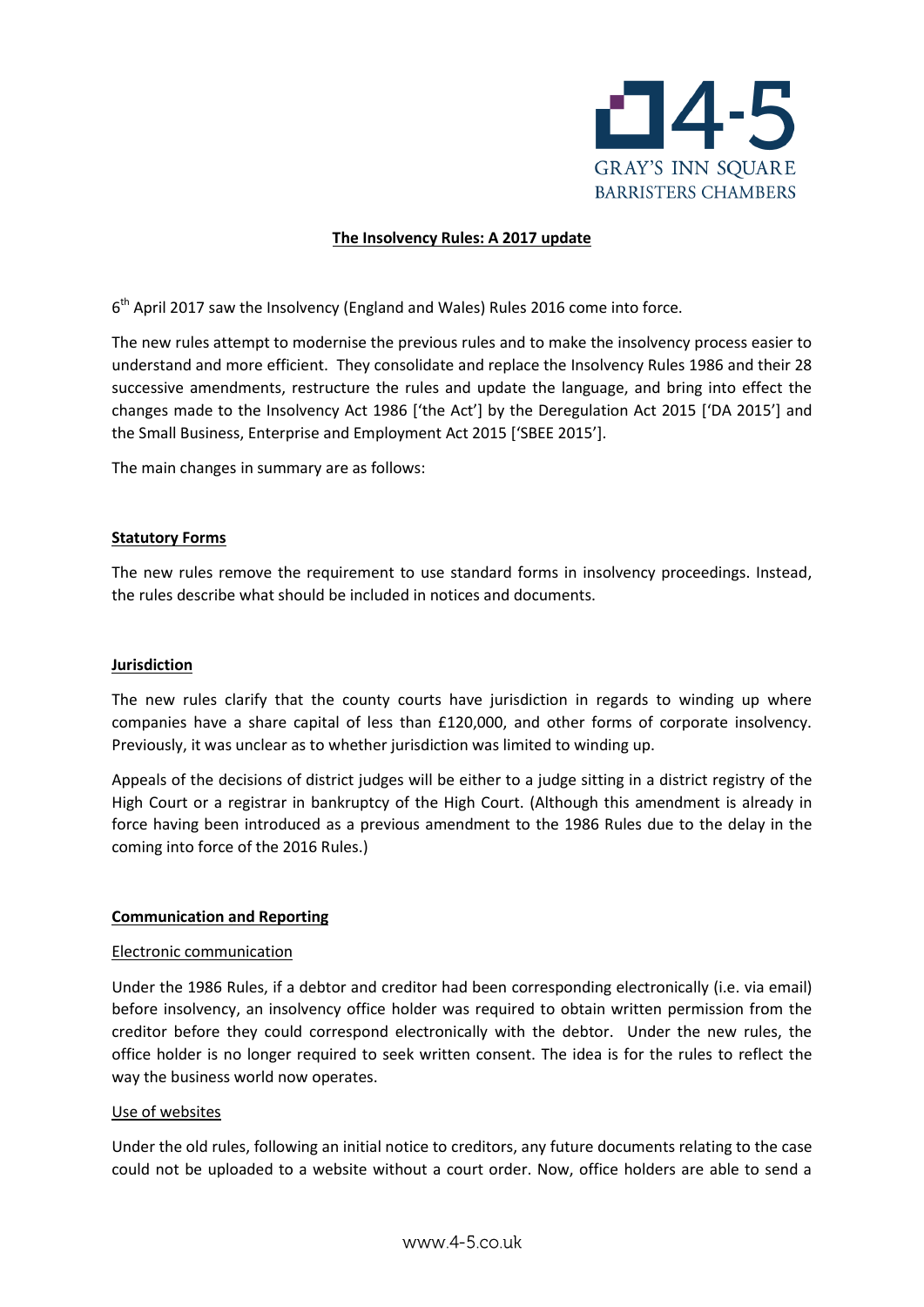notice to creditors stating that future documents will be available on a website and, unless certain exceptions apply, a court order is not necessary.

# Opting out of further correspondence

The new rules give effect to an amendment to the Act which allow a creditor to opt out of receiving further correspondence. Therefore, if a creditor has no further interest in a case and has opted out of receiving further information, the office holder is no longer obliged to keep sending them notices. This change is designed to avoid unnecessary expense. Creditors are able to opt back in at any time and notices of intended dividends are not subject to the opt-out.

### Progress reports

If the insolvency office holder is not the official reviewer, they have a fixed reporting requirement under the new rules for the following: administration; compulsory voluntary liquidation; compulsory liquidation; and bankruptcy. This is the case even if the insolvency proceedings have been extended or transferred to another practitioner. Depending on the procedure, the cycle of reporting is usually 6 or 12 months and this will remain unchanged throughout the life of the case.

The 2016 Rules also re-introduce the requirement of an administrator to file a final progress report together with the notice sent to the registrar of companies under para 83 to Sch B of the Act. The intent is to reduce the number of necessary filings as the registered notice converts the administration into liquidation proceedings, which then ensures that information relating to activity taking place between the filing of the notice and registration will be provided to creditors in the liquidator's first progress report.

### Statements of affairs

Under the new rules, where a statement of affairs is to be filed with a registrar of companies, the details of creditors who are consumer customers, employees and ex-employees will be contained in a separate schedule with only a summary in the body of the document. The schedule will be removed before the statement of affairs is filed. This is to prevent identity theft and to otherwise protect privacy.

### **Creditors' Meetings**

### Deemed consent

The SBEE 2015 amendments remove meetings as the default method of seeking decisions of creditors. The new rules detail the process under the Act whereby an office holder can write to the creditors with a proposal which will be deemed to be approved if objections from 10% of creditors in value are not received. If 10% or more objections are received, an alternative decision making process can be used. This is possible unless the court requires a 'creditors' decision making procedure'.

# Alternatives to meetings of creditors

The new rules specify the types of alternative decision making processes that can be used to seek the decisions of creditors where a meeting is not called. This is at the discretion of the office holder unless one of the two exceptions arise:

1. An office holder can only call a meeting of creditors if 10% or more of the total number of creditors request it; or 10% or more of the creditors by value request it; or 10 or more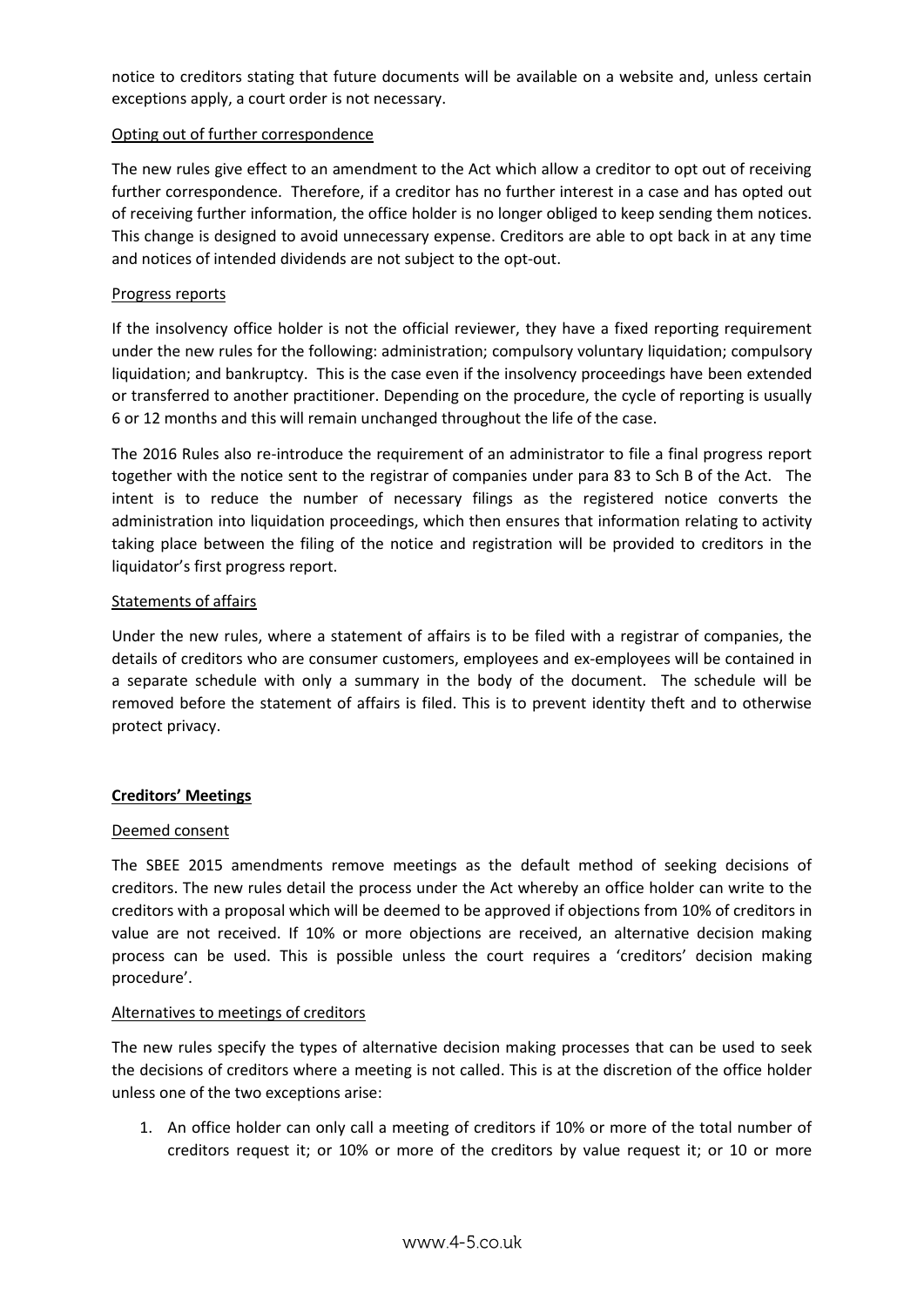individual creditors request it. Creditors can make this request at any time when asked to make a decision;

2. Where a liquidator has been appointed in a creditor's voluntary liquidation, the company may only seek a decision from creditors via a virtual meeting or deemed consent. If creditors object to the use of deemed consent, then a physical meeting must be called immediately.

# Abolition of final meetings

The SBEE 2015 amendments to the Act remove the previous requirements in certain situations to hold final creditors' meetings, as well as the requirement to hold final members' meetings in members' voluntary liquidations. The office holder will still be required to send members a copy of the final account, and members can still object to the release of the office holder on receipt of that account by notifying the office holder of their objection.

# **Paying dividends where debt is less than £1,000**

Under the new rules, where a debt is less than £1,000, the office holder can pay a dividend in reliance upon the information contained in the company/bankrupt's statement of affairs or accounting records. Therefore the creditor is no longer required to submit a claim in such circumstances.

# **Appointments**

### Appointing an official receiver as trustee

The new rules give effect to the amendments of the Act which remove the interim status of receiver and manager of the bankruptcy estate - the position of an official receiver between the dates of the making of the bankruptcy order and appointment of a trustee. Under the new rules, the official receiver will be made trustee on the making of the order. This change is to avoid delay in the realisation of assets.

### Appointing an interim receiver

The new rules give effect to the amendments of the Act which permit the court to appoint an insolvency practitioner as interim receiver in all circumstances. This is a change from the previous position which only permitted the appointment of an insolvency practitioner as interim receiver ahead of a bankruptcy petition hearing in very limited circumstances.

The new rules will be reviewed within 5 years.

*Salma Duncan is a junior barrister at 4-5 Gray's Inn Square. Her practice includes insolvency and commercial disputes. She has worked on cases such as Terra Firma Investments Ltd v. Citibank (2016) and LIC Telecommunications SARL v. VTB Capital PLC (2016).*